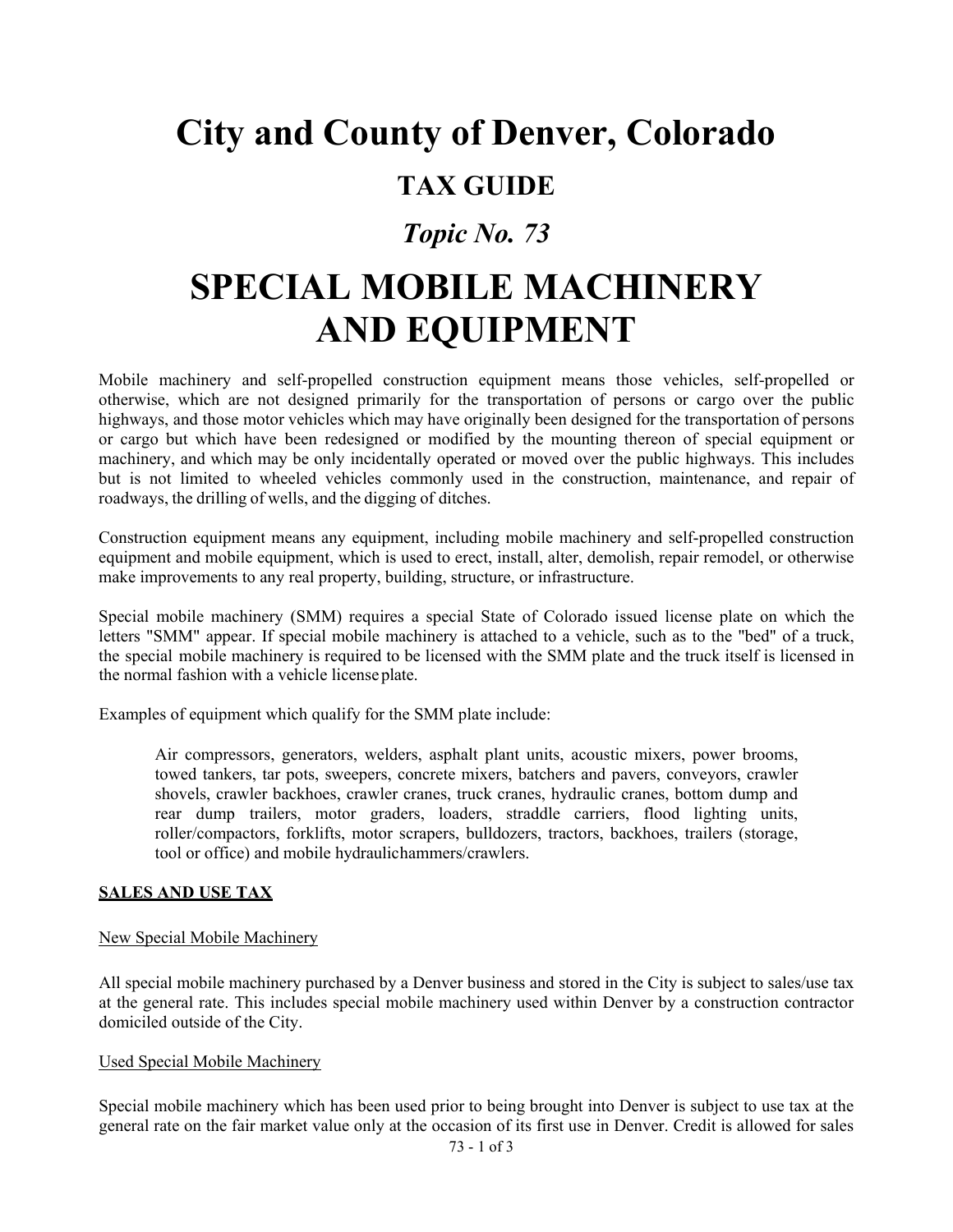and use taxes previously paid to any municipality within the United States to the extent the tax paid does not exceed the Denver tax liability.

Note: The DRMC provides for a proportional use tax for construction equipment (including special mobile machinery) located within Denver for a period of thirty (30) consecutive days or less, providing the taxpayer has complied with the equipment declaration procedures provided for in Section 53-114(d)(2).

#### **PERSONAL PROPERTY TAX (ALSO KNOW AS SMM AND SME TAX)**

#### Unlicensed Special Mobile Machinery

If equipment qualifying as special mobile machinery will be used at only one location, such as a warehouse forklift, the equipment need not be licensed. In these instances, the special mobile machinery is included in the taxpayer's personal property tax schedule and personal property tax is due.

#### Licensed Special Mobile Machinery

For licensed special mobile machinery, a "specific ownership tax" is collected upon annual registration of the equipment, in lieu of personal property tax. The special mobile machinery is required to be registered in the county at the business address where the special mobile machinery is primarily operated, maintained, and stored. For registration purposes, business addresses do not include construction job sites.

#### Rental Special Mobile Machinery

Businesses engaged in renting special mobile machinery are allowed to register the special mobile machinery without paying the specific ownership tax. (The specific ownership tax is sometimes referred to as the "SMM Tax" or "SME Tax.") However, when special mobile machinery is rented, the rental vendor is required to collect SMM Tax or SME Tax at the rate of 2% of the rental charge. The 2% charged is not included in the taxable rental price for sales/use tax purposes.

Note: Special mobile machinery towed on public highways in Colorado is sometimes stopped at "Port of Entry" stations and not allowed to continue until properly registered.

#### EXAMPLES

1. Cindy's Construction Company brings a used grader into Denver for work on a new parking garage. The grader cost \$30,000 when Cindy's purchased it, but the fair market value when first brought into Denver has depreciated to \$10,000. In addition, a new backhoe is purchased for \$10,000 from a Denver vendor and is delivered to the Denver job site.

Cindy's Construction Company owes Denver use tax on the grader's fair market value of \$10,000 and sales tax at the general rate on the \$10,000 backhoe.

2. Jerry's Construction Company rents a power broom from Randy Rents, a rental equipment vendor located in Denver. The rental charge is \$10,000 per week and Randy Rents registered the power broom without paying the specific ownership tax. Randy Rents should collect sales tax at the general rate on \$10,000 and \$200 specific ownership tax or SMM Tax (\$10,000 x 2%).